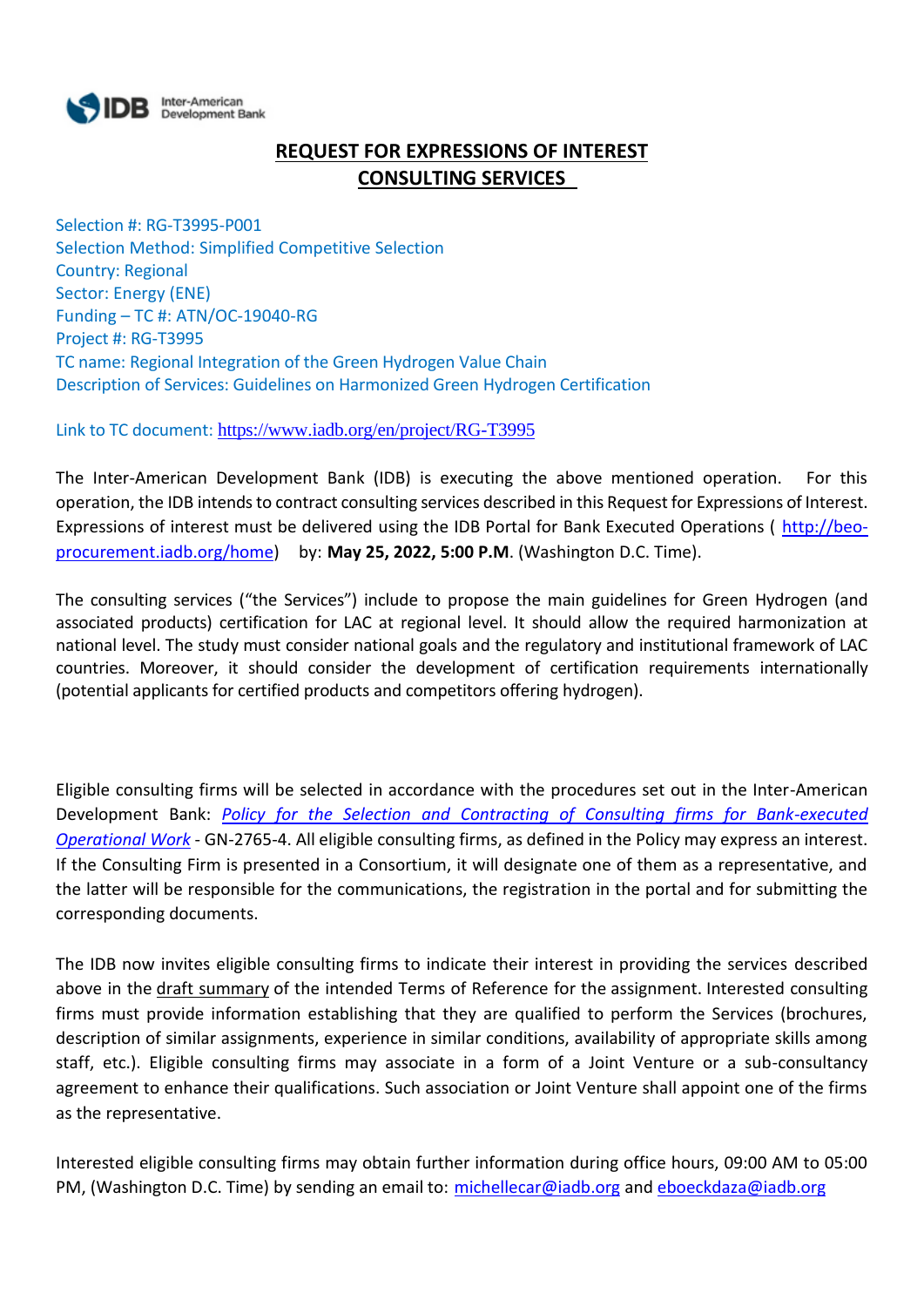Inter-American Development Bank Division: INE/ENE Attn: Michelle Carvalho Metanias Hallack

1300 New York Ave, NW, Washington DC 20577, USA E-mail: [michellecar@iadb.org](mailto:michellecar@iadb.org) Web site: [www.iadb.org](http://www.iadb.org/)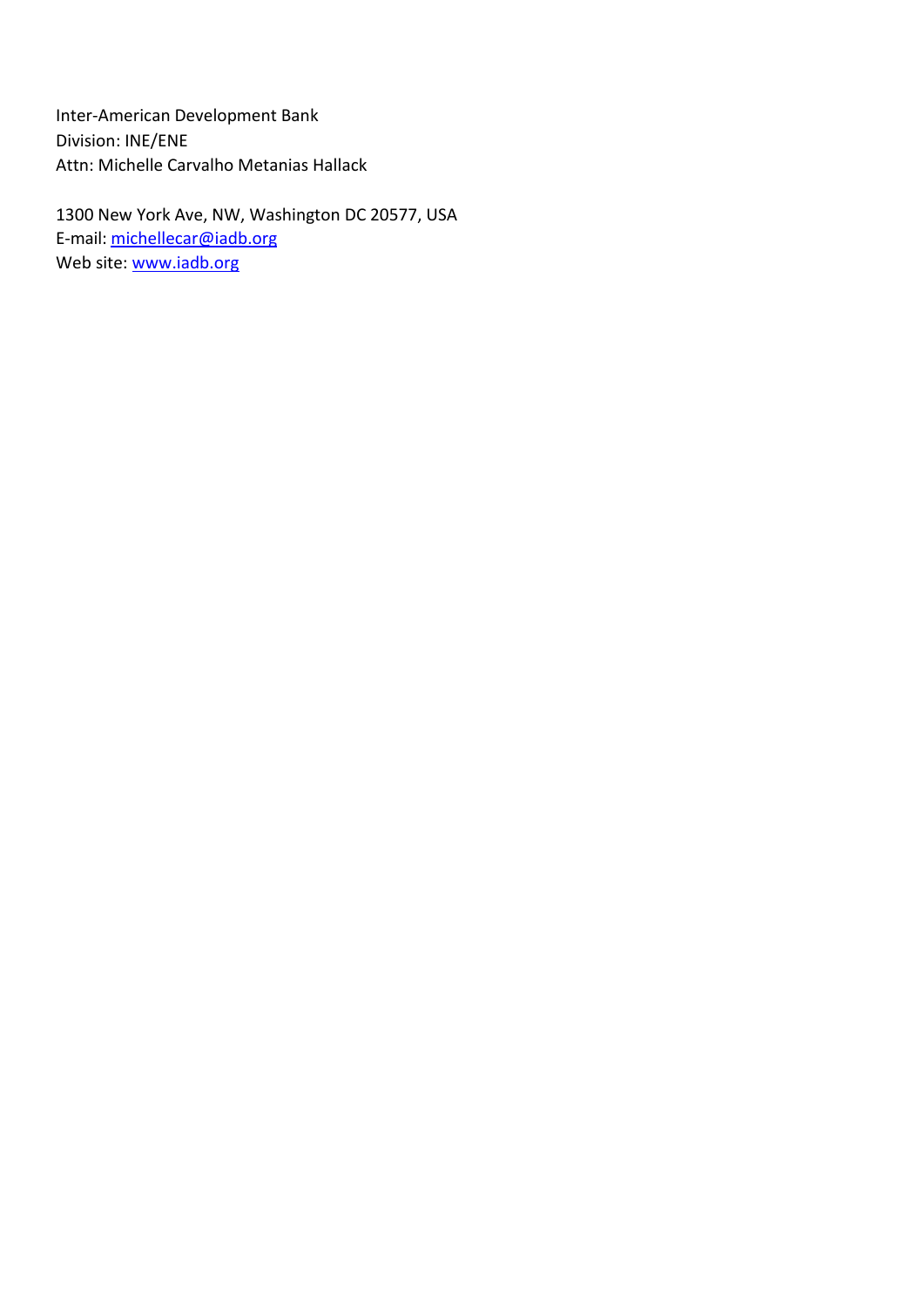## *Draft Summary of TERMS OF REFERENCE*

# *Guidelines on Harmonized Green Hydrogen Certification*

Regional RG-T3995 *ATN/OC-19040-RG <https://www.iadb.org/en/project/RG-T3995> Regional Integration of the Green Hydrogen Value Chain*

#### **1. Background and Justification**

- *1.1. The Energy Division (INE/ENE) of the Inter-American Development Bank (IDB) is a functional division of the Infrastructure and Energy Sector (INE/INE), under the Vice Presidency of Sectors and Knowledge (VPS/VPS), which supports and develops knowledge in the energy sector in Latin America and the Caribbean (LAC). INE/ENE is responsible for the development of technical analysis, identification and preparation of programs, projects, technical cooperation, studies, and sectoral notes in the energy sector.*
- *1.2. This project aims to support the creation and adoption of low carbon hydrogen certification mechanisms in LAC, be it hydrogen or one of the associated products such as ammonia, e-fuels and other carriers. There is a consensus that the biggest challenge of renewable energy sources is no longer its cost, but its flexibility, that is, the management of generation, the supply, and demand, the consumption. In this scenario, at a time of high generation and low demand, electricity from renewable sources can be used to produce hydrogen, named green hydrogen (GH2), thus becoming a good energy storage system to be used later in the scenario where demand is lower than generation. In this way, GH2 can become a key part for the necessary flexibility in the power systems from renewable sources. In addition, hydrogen can be a carrier of renewable source for hard to abate sectors such as energy use in industrial or chemical processes that requires very high temperatures, heating buildings and long-haul transport.*
- *1.3. In this context, certification will be an essential step for the development of a low carbon hydrogen markets. If externalities are not considered, zero net emission hydrogen will not be competitive with other fuels, such as blue/grey hydrogen or natural gas. The value and associated remuneration of the low carbon will allow the development of these projects; therefore, certification is essential to identify and to guarantee the hydrogen origin.* Attributes commonly measured and tracked within existing schemes include *the energy source,* location of production*, the greenhouse gases (GHG) that the lifecycle contain (it includes GHGs relevant to its production and a lifecycle analysis); and other relevant externalities.*
- *1.4. The Energy Division (INE/ENE) of the Inter-American Development Bank (IBD) has already completed a study regarding the state of the art of H2 certifications worldwide, in the context of the Consultancy RG-T3315-P002, with the product "Standards of Sustainability in the Hydrogen Economy"<sup>1</sup> . This work is a sequential assessment and a proposal to impulse the clean hydrogen certification in LAC. The Energy Division (INE/ENE) of the Inter-American Development Bank (IDB) seeks a consultant firm with experience relevant in energy and green hydrogen, specifically in certification of GH2 and other guarantee of origin certifications to develop Guidelines on Low Carbon Hydrogen Certification in LAC countries.*

## **2. Objectives**

*2.1. The objective of the consultancy is to propose the main guidelines for Green Hydrogen (and associated products) certification for LAC at regional level. It should allow the required harmonization at national level.* 

<sup>1</sup> This study has already been completed and is under publication and a preliminary version will be made available to companies selected for the short list.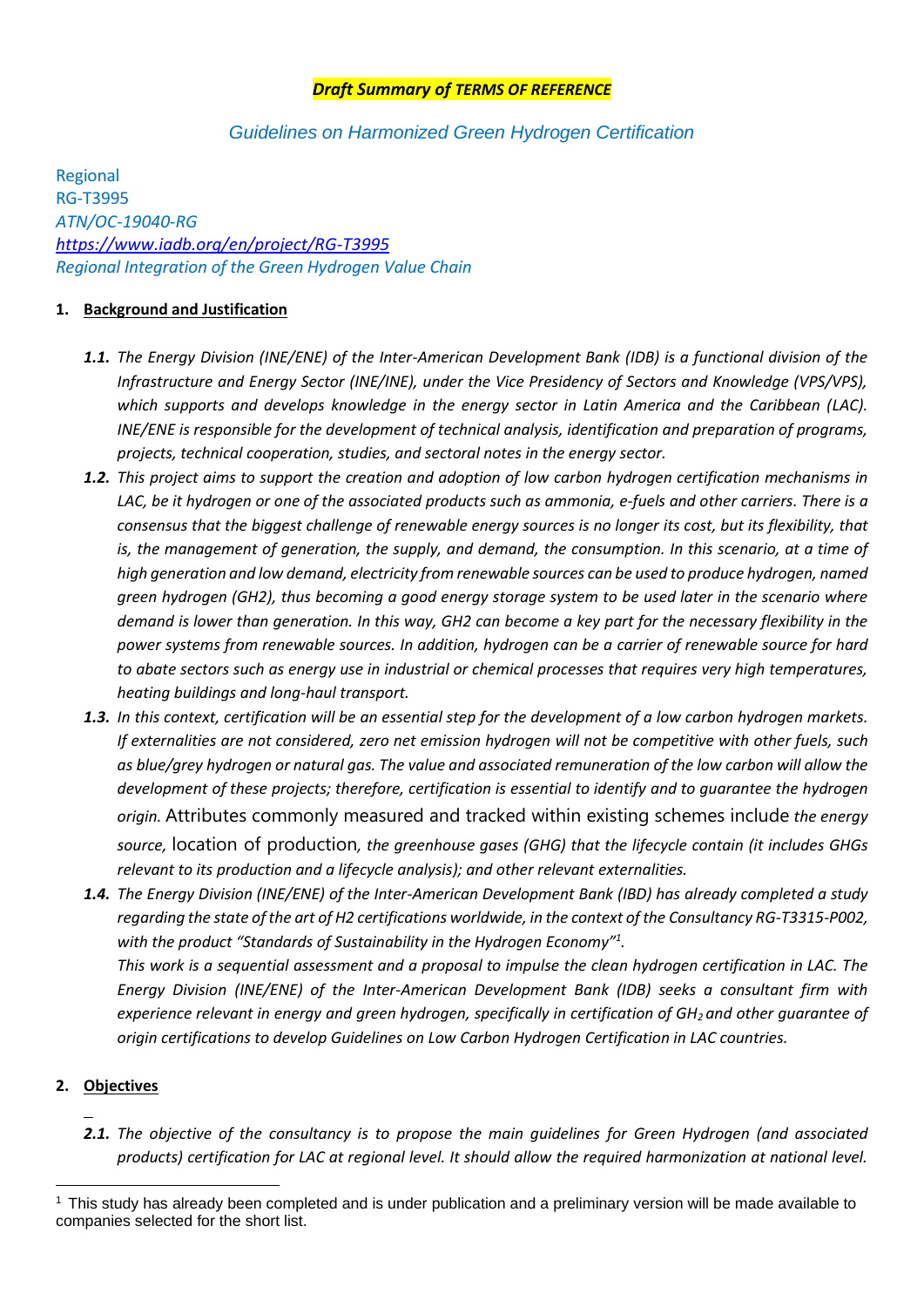*The study must consider national goals and the regulatory and institutional framework of LAC countries. Moreover, it should consider the development of certification requirements internationally (potential applicants for certified products and competitors offering hydrogen).*

## **3. Scope of Services**

*3.1. The scope of the services of this consultancy will be:*

- *a) Based on the study developed by the bank, international knowledge and best practices about Hydrogen certification, the consultancy should make an assessment of LAC specificities (including the availability of human resources, the economics, and the institutional and regulatory framework) to propose a guideline for LAC certification process.*
- *b) The draft proposal should include the main technical, economical, and institutional characteristics necessary for a harmonized process. It should consider different institutional arrangements and analyses how this could fit with national endowments.*
- *c) Organization of workshops with the countries to debate certifications systems and the possibility of guidelines for LAC certification process. Each of the key activity's topics, see poin[t 4,](#page-3-0) should be discussed at periodical workshops.*
- *d) Propose a guideline for system of certification origin and exchange of hydrogen, specifically regarding green hydrogen (focus on hydrogen produced from renewable energy generation).*

# <span id="page-3-0"></span>**4. Key Activities**

## *4.1. Key elements for certification*

- a) Based on the current hydrogen certification systems, define the main elements that must be part of a certification system.
- b) Define the main characteristics that a regionally adapted certification scheme should consider in LAC, indicating the minimum elements that must include such as location (national x regional), methodological, institutional and governance aspects and among others.
- c) Define the stakeholders, human resources, and institutional resources necessary for the certification process in LAC.
- d) Discuss the feasibility and tradeoffs of the different potential arrangements.
- *e)* Workshop with main stakeholders (defined by the IDB) with the results of this activity.
- f) Include feedback received in the workshop in the deliverable of this activity.

## *4.2. LAC certification systems*

- a) Analyze existing certification systems in LAC countries on exportable fuels and renewable energies.
- b) Analyze hydrogen certification system in use in LAC countries or related regulation or legislation.
- c) Define the main characteristics of the certification systems analyzed in the previous items (exportable fuels, renewable energies and hydrogen)
- d) Discuss the feasibility and tradeoffs of the different potential arrangements.
- *e)* Workshop with main stakeholders (defined by the IDB) with the results of this activity.
- f) Include feedback received in the workshop in the deliverable of this activity.

## *4.3. A Proposal of potential schemes for Harmonized Green Hydrogen Certification*

- a) Propose potential frameworks for GH2 origin certification systems in LAC, considering the economic and social characteristics of the region and the suggestions obtained in activities 4.1 and 4.2
- b) The certification mechanism proposal should include the requirements, the methodology, the compliance requirement, and the type of data required for the determination of each attribute to be considered in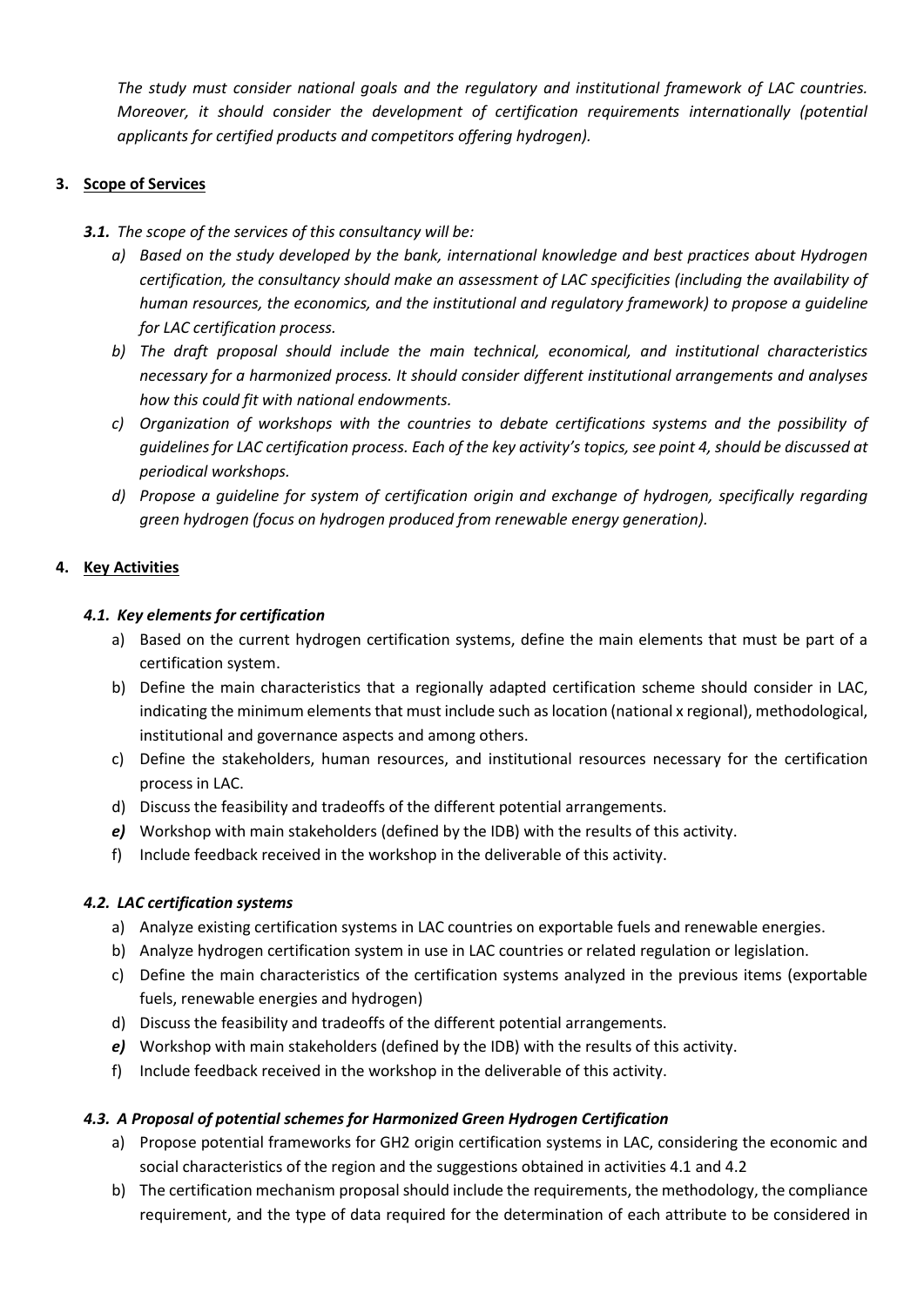the certification. It should also include, how they are going to be handled and what are the verifying mechanisms for compliance. It is also important to discuss what should be carried nationally and regionally.

- c) The certification mechanism proposal should consider and evaluate the different roles that LAC countries expect for GH2, i.e. whether it will be for domestic use, for the international market or both.
- d) Include an assessment of the main barriers for the implementation of the certification systems as determined in the guideline, and recommendations to overcome them considering the existing regulatory tools and the information available in each country of Latin America and Caribbean.
- e) Discuss the feasibility and tradeoffs of the different potential arrangements.
- *f)* Workshop with main stakeholders (defined by the IDB) with the results of this activity.
- g) Include feedback received in the workshop in the deliverable of this activity.

## *4.4. Guideline proposal*

- a) Based on the potential models discussed in the 4.3, proposal of a framework through a Guideline
- b) Participation and presentation in a workshop with the key players of the region (defined by the IDB) for the dissemination of the findings and results of this activity
- *c)* Include feedback received in the workshop in the final version of the guideline

# *4.5. Final Guideline and data base and Final presentation*

- a) Final report with the results of the consultancy and main conclusions and recommendations of steps to follow
- *b)* Database with the mechanisms and institutions for certification and a visualization in a suitable format for the Energy HUB
- *c)* Workshop for presenting the results and dissemination of the main finding with the key players of the region (defined by the IDB).

## **5. Expected Outcome and Deliverables**

- *5.1. Work plan with schedule and details of activities*
- *5.2. Study of Key elements for certification and LAC certification systems, which included the activities 4.1 and 4.2*
- *5.3. A Proposal of potential schemes for Harmonized Green Hydrogen Certification that included activity 4.3*
- *5.4. Guideline proposal included activity 4.4*
- *5.5. Final report for the publication of the study and visualizations in the Energy HUB (IDB) which included activity 4.5*

*The consultant must hold a presentation workshop for each of the products.*

## **6. Project Schedule and Milestones**

|                                | Month 1 |  | Month 2 Month 3 Month 4 Month 5 Month 6 Month 7 Month 8 Month 9 Month 10 |  |  |  |
|--------------------------------|---------|--|--------------------------------------------------------------------------|--|--|--|
| Deliverable 1: Work plan       |         |  |                                                                          |  |  |  |
| Deliverable 2: Study of Key    |         |  |                                                                          |  |  |  |
| elements for certification and |         |  |                                                                          |  |  |  |
| LAC certification systems      |         |  |                                                                          |  |  |  |
| Deliverable 3: A Proposal of   |         |  |                                                                          |  |  |  |
| potential schemes for          |         |  |                                                                          |  |  |  |
| Harmonized Green Hydrogen      |         |  |                                                                          |  |  |  |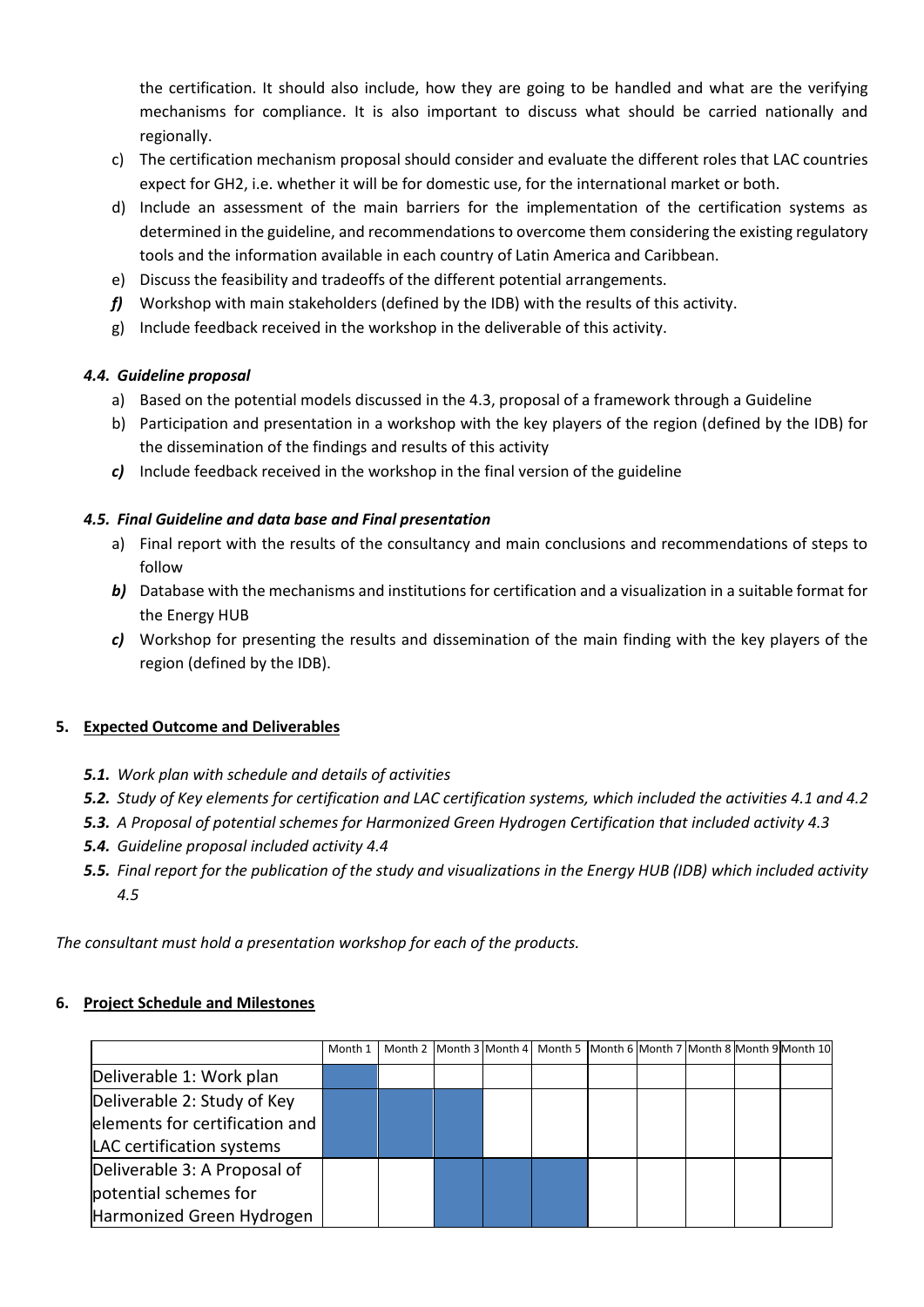| Certification                                                                                                               |  |  |  |  |  |
|-----------------------------------------------------------------------------------------------------------------------------|--|--|--|--|--|
| Deliverable 4: Guideline                                                                                                    |  |  |  |  |  |
| proposal                                                                                                                    |  |  |  |  |  |
| Deliverable 5: Final report,<br>which includes all the<br>previous products, approved<br>by the BID after the<br>workshops. |  |  |  |  |  |

## **7. Reporting Requirements**

- *7.1. All reports must be submitted in Microsoft Word, in Spanish and English, in an editable file, including annexes, spreadsheets, and other required material.*
- *7.2. All deliverables will be accompanied by an internal presentation to the Bank. Presentations will be in Spanish and English.*
- *7.3. All reports will be confidential.*
- *7.4. The final version of deliverable 5.5 must be in English, Spanish and Portuguese.*

# **8. Acceptance Criteria**

- *8.1. The products will be accepted for payment once they have the written approval of the IDB team.*
- *8.2. Partial products or products that are not accepted will not be paid*

## **9. Other Requirements**

- *9.1. Work Team: The consultancy must present a minimum work team in its proposal, considering the following specialties:*
	- *a) Project Manager. Degree in engineering, economics, or related areas, with specialization, master's or doctorate in related areas. At least 15 years of general experience, 10 years of experience specifies the development of technical and economic feasibility studies for the energy sector, with fluent Spanish language. Relevant experience in the hydrogen sector. Experience in Latin America and the Caribbean is desirable.*
	- *b) Specialist in the Energy sector. Degree in engineering or related areas, with a master's or doctorate in energy planning, energy economics or related subjects. With specific experience of at least eight (8) years in structuring and evaluating projects in the energy, with fluent of Spanish language. Experience in Latin America and the Caribbean is desirable.*
	- *c) Specialist in hydrogen sector: Degree in engineering or related areas, with a master's or doctorate in energy planning, energy economics or related subjects. With specific experience of at least eight (8) years in structuring and evaluating projects in the energy sector with an emphasis on non-conventional renewables and hydrogen, with fluent of Spanish language. Experience in Latin America and the Caribbean is desirable.*
	- *d) Senior Economist: Degree in economics, administration, or finance, with a master's or doctorate in economic or financial disciplines. With specific experience of at least eight (8) years in the development of economic or financial studies for the structuring of infrastructure projects in the energy and hydrogen sector, with fluent Spanish language. Experience in Latin America and the Caribbean is desirable.*
	- *e) Expert in Certification Mechanisms in the Energy Sector: Degree in economics or related areas, with master's or doctorate in economic or related areas. With specific knowledge and experience in*